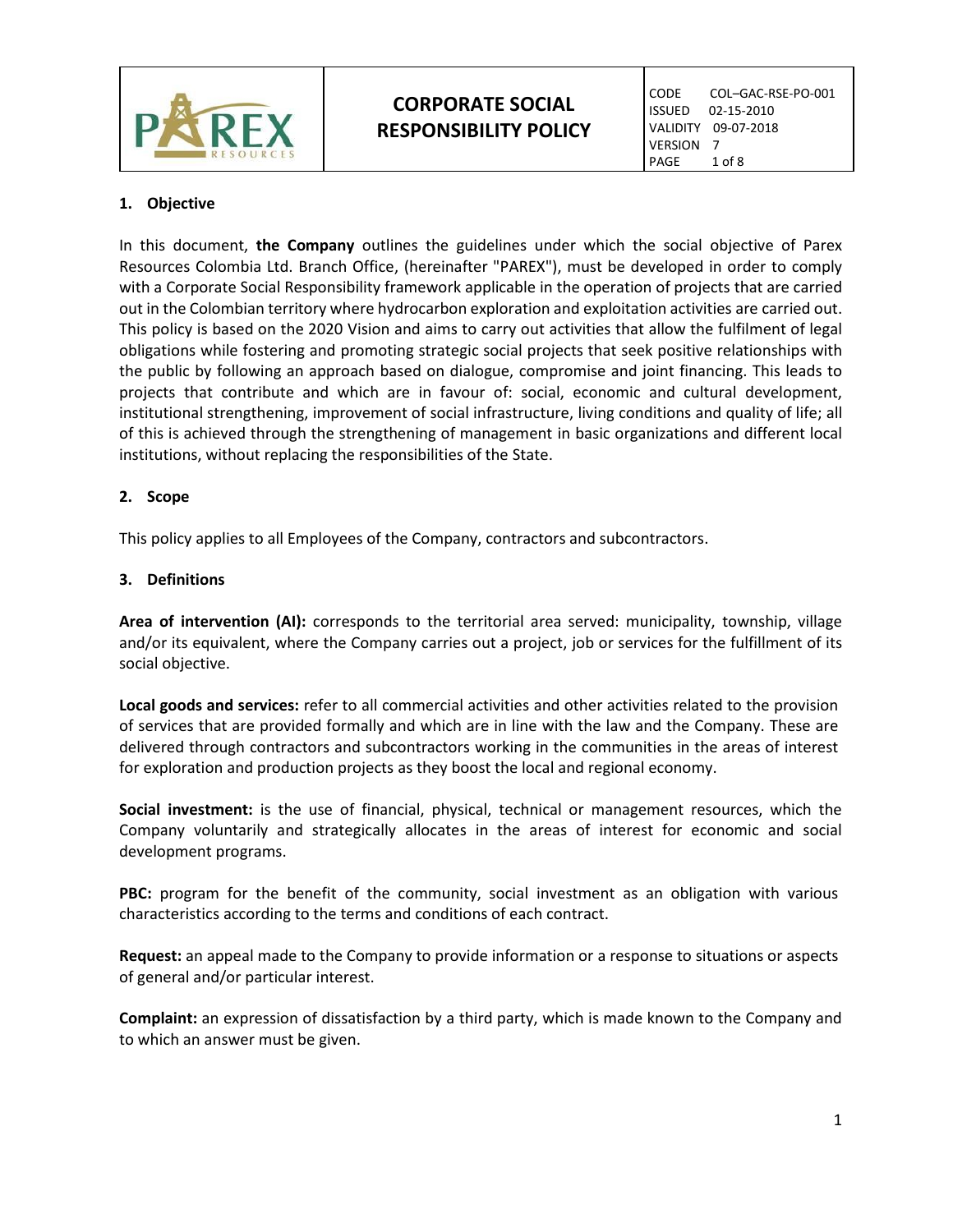

**Claim:** a request made for consideration by a third party to the Company and to which an answer must be given.

**Corporate Social Responsibility (CSR):** a set of corporate practices, principles and values that involve an economic, social and environmental commitment from the Company, its contractors and subcontractors. It is oriented towards ethical behaviours that contribute to the development and improvement of the quality of life of the public located in the geographical areas where the Company operates.

# **4. Responsible**

It is the responsibility of the CSR area to review, update, issue and ensure the correct application of this policy.

# **5. Regulatory References**

Doesn't apply

# **6. Corporate Social Responsibility Policy**

## **6.1 Our vision**

PAREX is a Company focused on hydrocarbon activity which is oriented towards the fulfillment of its corporate objectives through efficient operations. Parex strives to be a leader in the industry in 2020 as it continues to generate added value to its shareholders, contributing to the State and creating social development and wellbeing for its workers and contractors.

# **6.2 Our mission**

PAREX is a Canadian Company, which has been present in Colombia since 2009 working in hydrocarbon exploration, production and marketing activities. It conducts its operations in a responsible, transparent, cost-effective and safe manner while respecting the environment and sharing its achievements with its shareholders, contractors, suppliers, workers, authorities and neighbouring communities.

# **6.3 Corporate principles**

**Promotion of human dignity:** PAREX respects human rights and promotes their compliance in all operations within the organization. The Company rejects violence and any acts perpetrated as a means for political action or as pressure to obtain benefits of any kind.

**Competitiveness:** PAREX works with sustainable competitive advantages in the operational, environmental and social fields, reaffirming its commitment to the country and to the region in which it operates.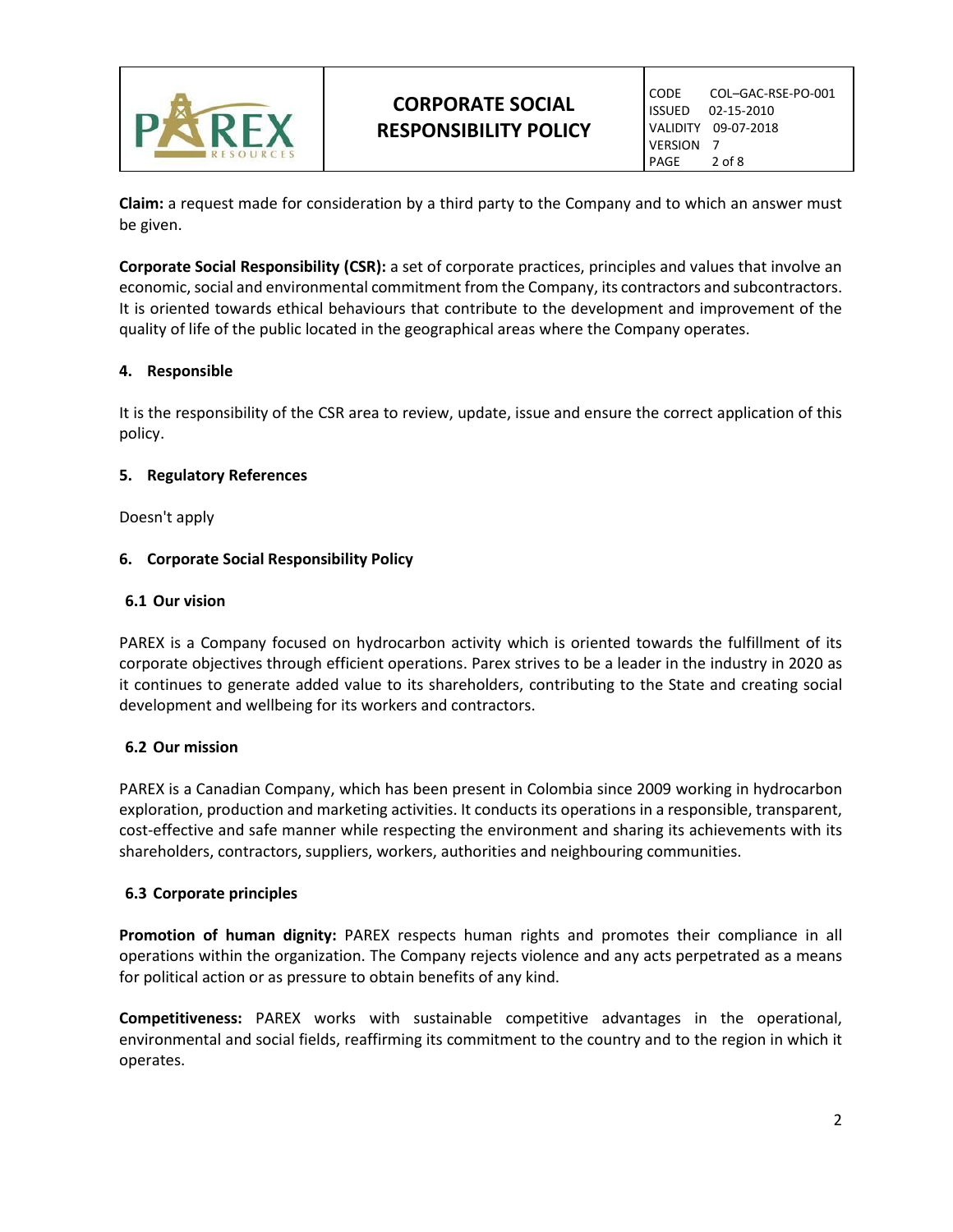

**Equality:** PAREX offers dignified working conditions, respecting fundamental rights. People are valued for their professional skills and attitude towards life, the Company and the communities, regardless of their cultural, religious, social, sexual or gender differences.

**Consistency:** PAREX strengthens the skills and capabilities of its professionals in order to help them make sound and honest decisions. It seeks to be consistent between what it does as an organization, what it achieves as a Company and what it promotes in a responsible way in its environmental, social and security policies.

## **6.4 Corporate values**

**Commitment:** PAREX achieves corporate goals, while generating shared benefits within a sustainable environment.

**Respect:** the traditions, cultural diversity, ways of living and customs of the residents and ethnic groups of the regions and areas where we develop our projects are recognized and valued.

**Transparency:** the Company seeks credibility and trust by ensuring integrity and ethical behaviour in all operations.

**Innovation:** strategies are implemented using flexible and dynamic practices, which allow successful operation in uncertain environments.

**Inclusive and assertive communication:** the goals and activities are shared with the target audiences in a timely manner and in a clear and transparent way through processes that promote coexistence and mutual knowledge, in order to complete them in a visible and inclusive way. "We do what we say, and we say what we set out to do." We seek to have mutual trust and respect with the stakeholders through continuous and open dialogue.

#### **6.5 Relationship with communities and authorities**

The Company establishes relationships of trust with its stakeholders based on dialogue, transparency and ethics, maintaining ongoing communication with the communities, the local, regional and national authorities; informing them in a timely manner about the activities to be carried out; handling and responding to requests, queries and complaints that may come up during the development of projects.

#### **6.6 Relationship with ethnic communities**

The Company promotes respect for ethnic groups, seeing them and treating them as strategic allies during the development and operation of projects. It permanently encourages employees, contractors and subcontractors to take into account the effective participation of local communities in the operations. We also support the development of innovative and creative plans in search of shared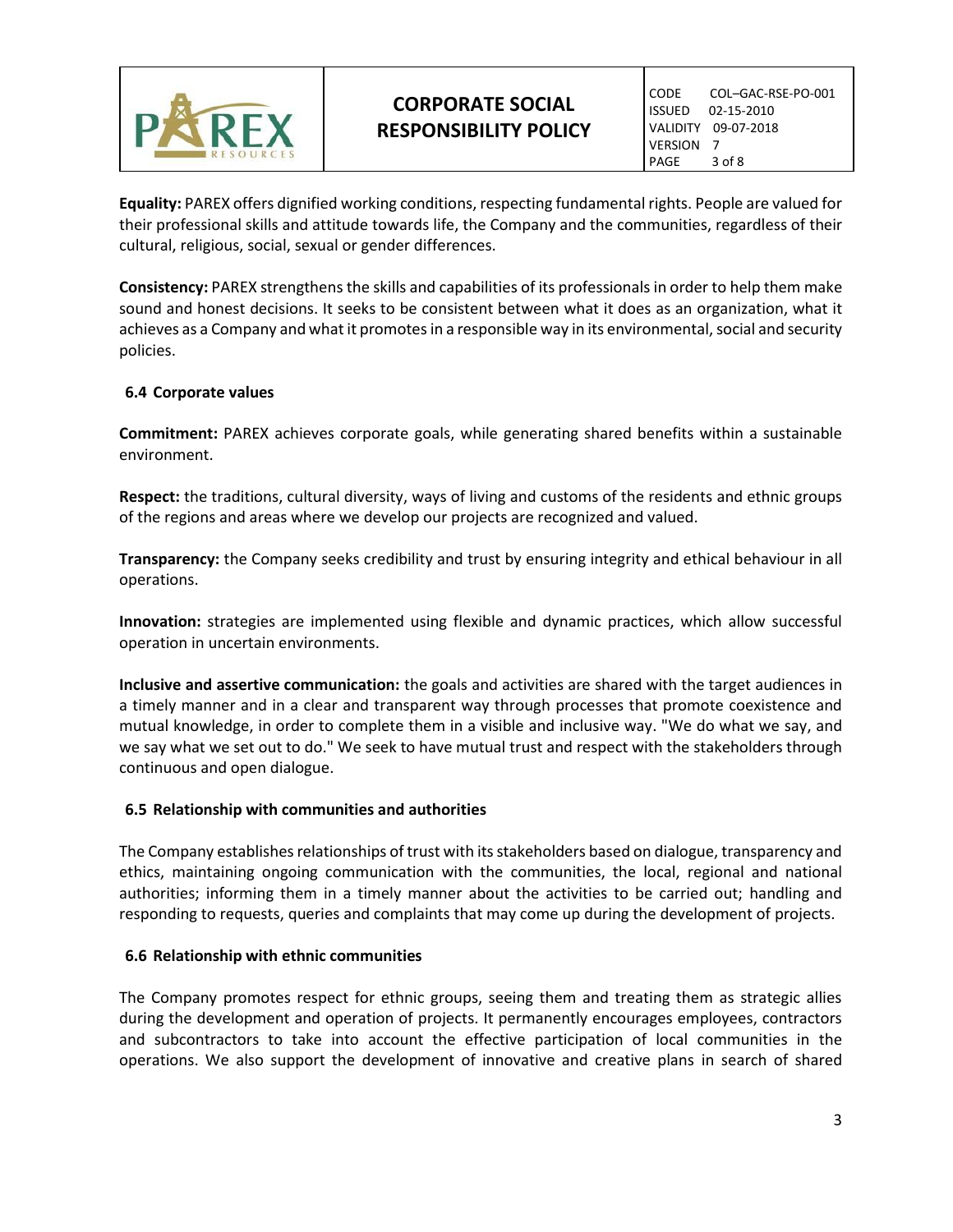

benefits. The relationship with ethnic groups is developed in the Company in accordance with the provisions of the current regulations, as is, among others, the Prior Consultation Procedure.

## **6.7 Human rights**

The Company, as well as any of the entities controlled by the parent company, its subsidiaries, affiliates, divisions, and/or branches, accept and declare that they carry out all of their activities under the framework and guidance of compliance and respect for human rights.

The Company and its workers refrain from taking part, inciting, facilitating, or performing, under any circumstance, actions that violate human rights, the rights of target audiences or of the communities living in the areas where hydrocarbon operations are carried out.

When developing business relationships with its contractors and clients, the Company will always ensure there is respect for human rights and it will eradicate any type of discrimination on the basis of creed, race, sexual orientation, political affiliation or any other type of convictions and/or beliefs.

The Company requires its workers and contractors to respect and enforce this policy, to that effect, all forms of violence, intimidation or abuse are rejected, and the prohibition of engaging with any illegal armed group is emphasized.

The Company has fair labour practices for the development of its social objective, respecting the provisions of the current legal framework.

For the development of this corporate social responsibility policy, the Company favours the disclosure and strict compliance with these guidelines by its contractors and, for this purpose, in all of its contracts, it includes the policies of human rights and of corporate social responsibility as an annex and integral part thereof.

# **7. COMPONENTS OF THE CORPORATE SOCIAL RESPONSIBILITY POLICY**

The Corporate Social Responsibility Policy includes the following components:

#### **7.1 Information and communication with the public**

The Company develops the necessary activities to provide information to the public in a timely and clear manner regarding the scope of the projects in the social, technical and environmental areas, at the beginning, during and at the closing stage of the projects. It also takes into account the social environment and the situation of the community in which the operation is carried out for the planning and execution process, in order to allow the population to exercise their rights as individuals and their duties as citizens.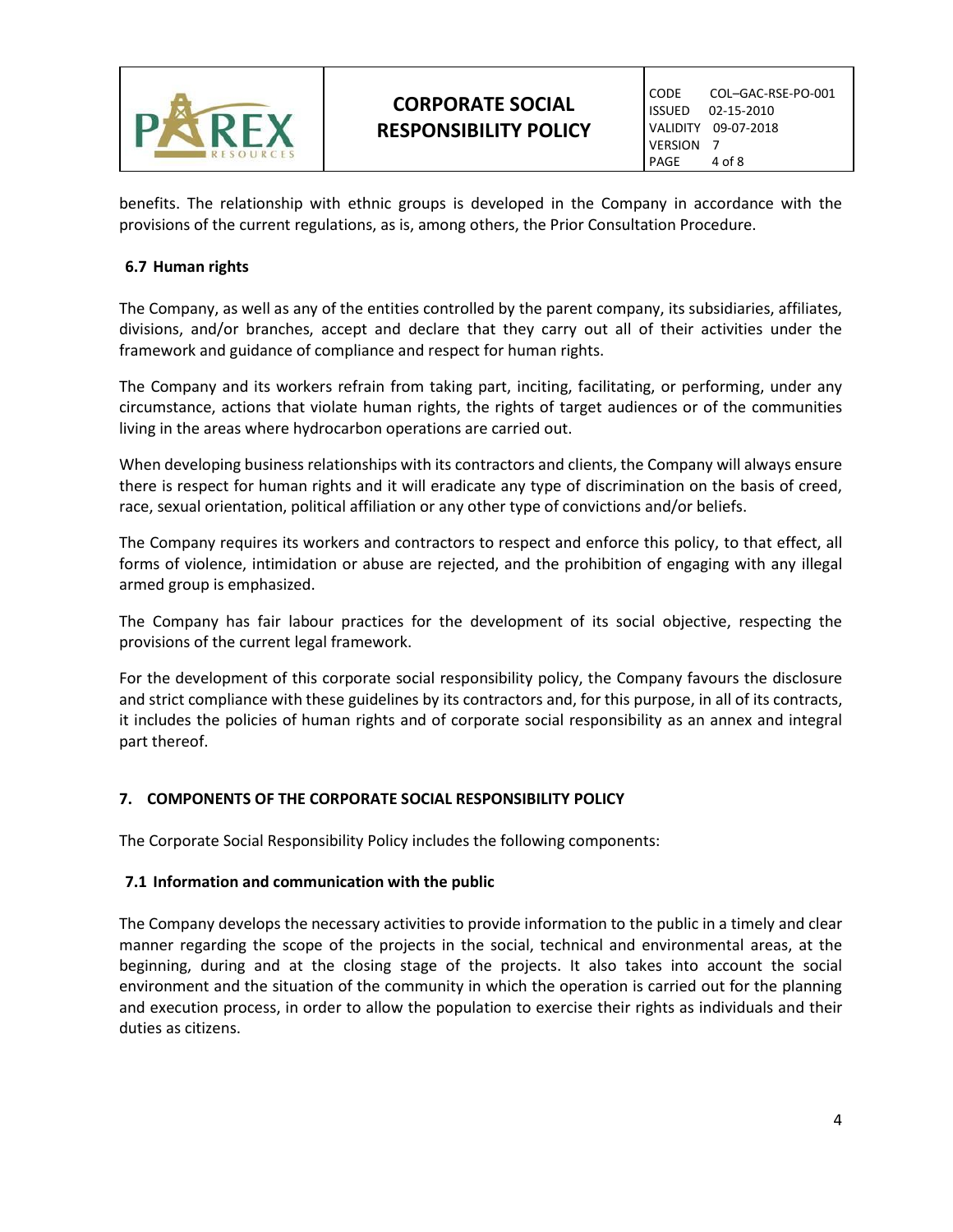

# **7.2 Petition, Claim and/or Complaint (PCC) Care Protocol**

In the course of its operations, the Company addresses the Petitions, Claims and Complaints (hereinafter "PCC") made by third parties, (government entities, communities, individuals, among others), most of which are received by the CSR team. In order to adequately manage the PCCs and offer appropriate responses, a protocol, which is in charge of the legal aspects, has been established with a clearly defined procedure; through this protocol, the Company seeks to maintain an ongoing communication with the public.

# **7.3 Participatory employment management**

The Company, in accordance with the law, pursuant to Law 1636 from 2013, Decree 1668 from 2016 and as per other agreed rules currently in effect relating to the Public Employment Service "PES", requires contractors and subcontractors, to carry out the processes of selection and recruitment of personnel in the percentages and terms established in the aforementioned regulations, prioritizing the recruitment of personnel already residing in the municipality where the project is carried out, unless, for reasons of noncompliance with the required roles, or if the offer is not sufficient to meet personnel requirements, the process of filling vacancies in the following orders as determined by law must continue.

#### **7.4 Acquisition of goods and services by contractors and subcontractors**

The Company encourages the participation, development and business strengthening of local suppliers and contractors to boost the municipal and regional economy, providing contractors and subcontractors with the necessary information for the acquisition of existing goods and services primarily in the areas where their projects are developed.

#### **7.5 Social Investment – Community Benefit Program (CBP)**

The Company establishes relationships of trust with the public based on dialogue, transparency and ethics. The social investment of the Company has a strategic sense in compliance with its Corporate Social Responsibility, through which, it not only seeks to contribute to the generation of benefits shared with stakeholders, but also, to support the realization of the development plans of the regions where it operates and the generation of sustainable social environments. The Company sees in the territorial authorities some allies to promote development initiatives.

The Company strictly adheres to current regulations and constantly seeks to generate a positive impact through its social management plan, through the fulfillment of obligations in community benefit programs (CBP) in accordance with the phases and standards established by the National Hydrocarbons Agency (NHA), as well as in the development of social investment projects in the following action areas: Community Strengthening; Institutional Strengthening; Economic Development; Culture, Recreation and Sport; Development Plan Support and Cross-cutting Projects.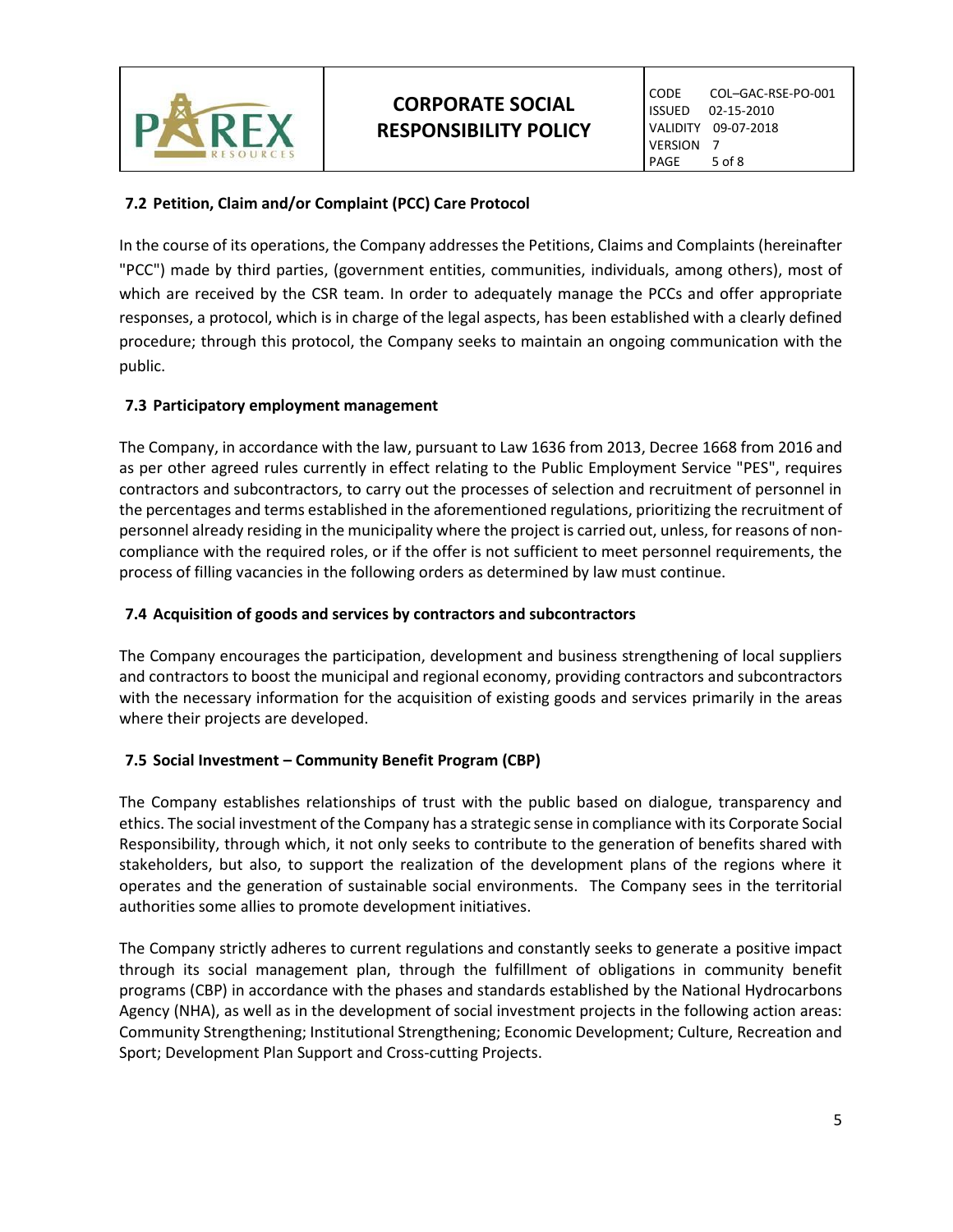

# **CORPORATE SOCIAL RESPONSIBILITY POLICY**

## **Social Investment Areas**

- **a) Community and collective strengthening:** promotion of initiatives that foster the selfmanagement of councils for communal action and for neighbouring communities in order to develop and enhance their capabilities, to encourage the improvement of the situation in their community and to move forward and conclude projects co-financed with joint contributions that promote sustainable development and collective well-being.
- **b) Institutional strengthening:** support of programs and projects that improve institutional capacity aimed at public and private entities. It leads them to achieve optimization in the management of high-impact programs and projects for the communities and the Company's public groups, it also allowsthem to generate a positive impact in the construction of sustainable development and guarantees a social licence to operate.
- **c) Economic development:** support of income-generating programs and projects and/or productive projects with communities in intervention zones. It is aimed at sustainably improving income, strengthening the local economy and raising the standards of living of the population. Furthermore, it is based on the financial, social and environmental best practices of social responsibility or sustainable management.
- **d) Culture, recreation and sport:** support of programs and projects oriented to the construction, preservation and strengthening of tangible and intangible cultural heritage. Contribution to the integral development of the child and youth population while generating opportunities for the good use of spare time and healthy recreation.
- **e) Development Plan Support**: generation of strategic alliances with local and/or departmental administration groups for the development of projects that are in line with the goals of regional development plans, especially those aimed at improving the living conditions of the residents in the intervention area, which strengthen the management of territorial entities and produce greater impact and development in the communities.

# **Cross-cutting Projects**

In addition to the Social Investment and the community benefit programs, the Company has defined the following cross-cutting projects, highly valued within the Company for their impact on the childhood population:

| <b>PROJECT</b>                               | <b>DESCRIPTION</b>                                                       |  |
|----------------------------------------------|--------------------------------------------------------------------------|--|
| "Niños al Parque" - ("Children to the Park") | Installation of playgrounds in the villages of the<br>intervention area. |  |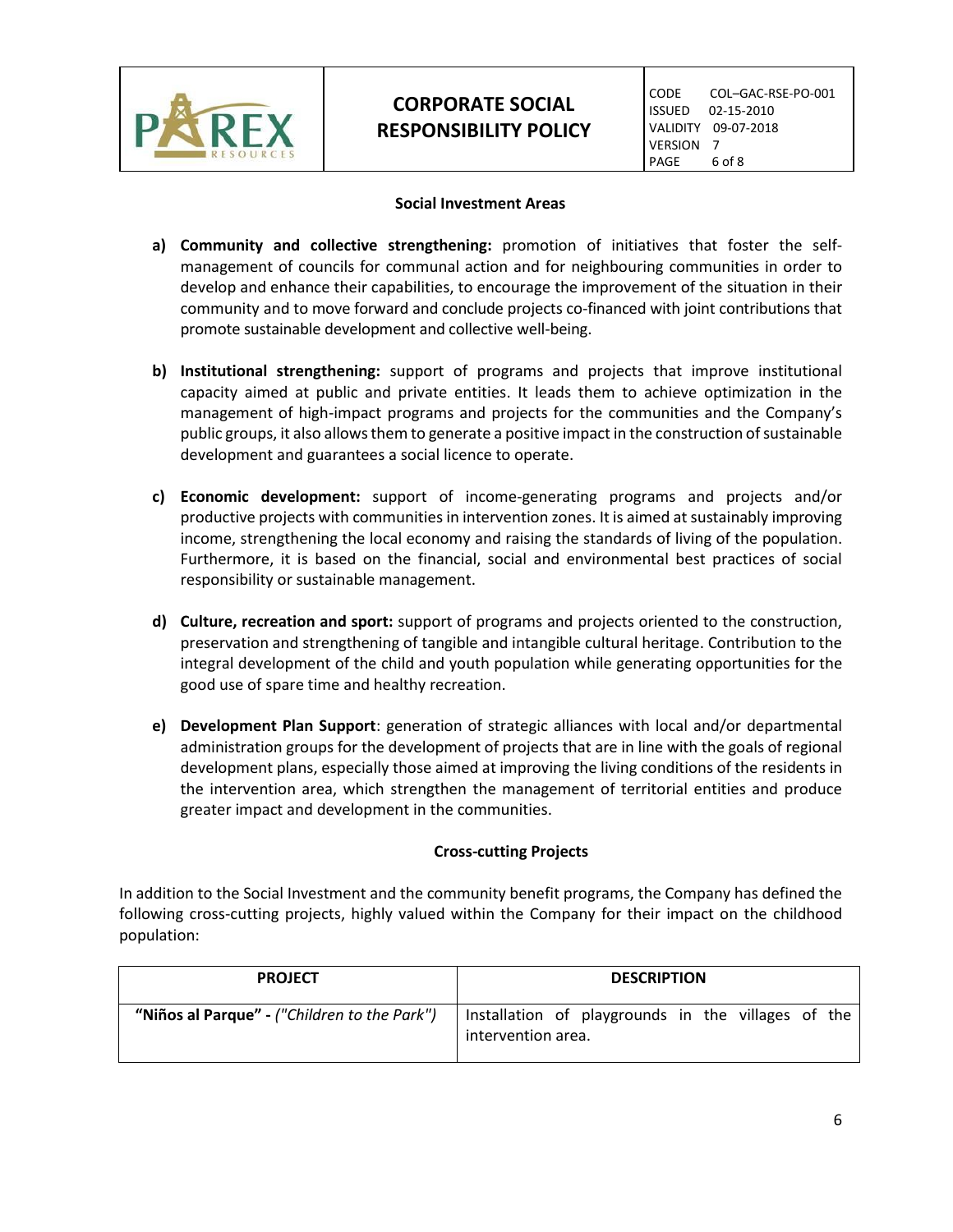

| "Aprender es Crecer" - ("Learning is<br>Growing") | Improvement, adaptation of school infrastructure with<br>the provision of school textbooks, sporting goods,<br>entertaining, educational and teaching material.                                      |
|---------------------------------------------------|------------------------------------------------------------------------------------------------------------------------------------------------------------------------------------------------------|
| "Salud para Todos" - ("Health for All")           | Health and Dental Brigades are held in partnership with<br>municipal and departmental authorities as well as with<br>the support of local hospitals, health centres and other<br>entities concerned. |
| "Día del Oxígeno" - ("Oxygen Day")                | Initiative to raise awareness about the generation of a<br>carbon footprint.                                                                                                                         |

## **Phases for the Management of the Community Benefit Plan (CBP)**

**Phase 1:** Knowing the Territory **Phase 2:** Transforming the living conditions of the communities **Phase 3:** Learning and improving

## **7.6 Communication for development**

For PAREX, building trust and fostering an open and transparent dialogue with its target audience is essential to strengthening the relationships that the Company intends and requires to have in order to carry out its activities in a harmonious and sustainable way in the areas of operation. For this reason, PAREX designs, builds and implements spaces and tactics of communication and participation that foster constructive and inclusive dialogue that generates the necessary value for the joint creation of knowledge and development in the territories.

PAREX focuses the communication management with its target audience on three pillars of management and strategic communication: Operational Excellence, Responsible Business and Generator of Sustainable Environments.

Principles of communication with the target audience

- Communication: Two-way information exchange.
- Inclusion: Participation of all real and potential stakeholders.
- Equality: Opportunities for communication, relationship and feedback for everyone.
- Reciprocity: Willingness from all parties to engage in dialogue through transparent channels of communication and mutual respect.

Conditions of dialogue with the target audience

Recognition of common interests above individual points of view.